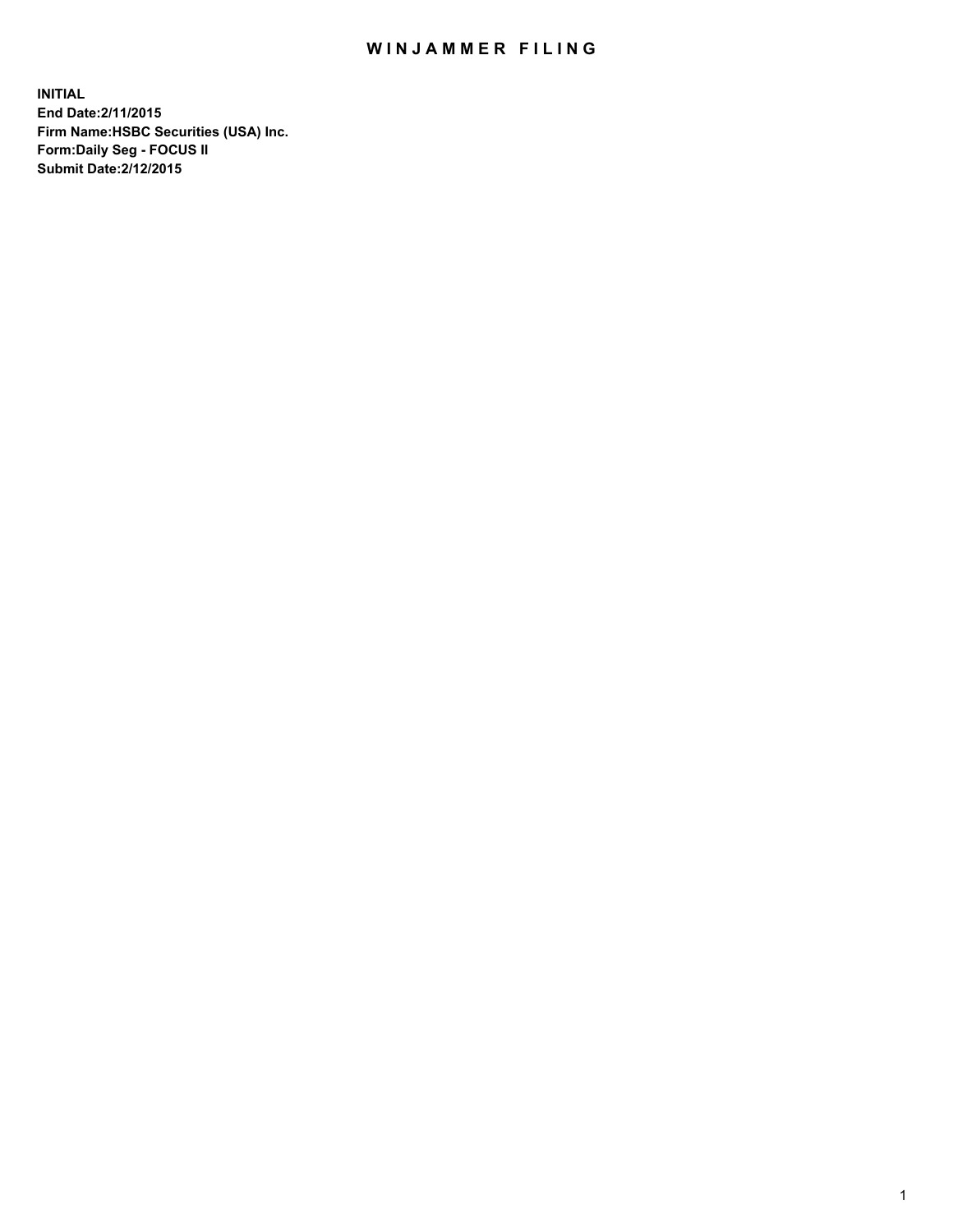## **INITIAL End Date:2/11/2015 Firm Name:HSBC Securities (USA) Inc. Form:Daily Seg - FOCUS II Submit Date:2/12/2015 Daily Segregation - Cover Page**

| Name of Company<br><b>Contact Name</b><br><b>Contact Phone Number</b><br><b>Contact Email Address</b>                                                                                                                                                                                                                          | <b>HSBC Securities (USA) Inc.</b><br><b>Steven Richardson</b><br>212-525-6445<br>steven.richardson@us.hsbc.com |
|--------------------------------------------------------------------------------------------------------------------------------------------------------------------------------------------------------------------------------------------------------------------------------------------------------------------------------|----------------------------------------------------------------------------------------------------------------|
| FCM's Customer Segregated Funds Residual Interest Target (choose one):<br>a. Minimum dollar amount: ; or<br>b. Minimum percentage of customer segregated funds required:%; or<br>c. Dollar amount range between: and; or<br>d. Percentage range of customer segregated funds required between: % and %.                        | 50,000,000<br>0 <sub>0</sub><br>0 <sub>0</sub>                                                                 |
| FCM's Customer Secured Amount Funds Residual Interest Target (choose one):<br>a. Minimum dollar amount: ; or<br>b. Minimum percentage of customer secured funds required:%; or<br>c. Dollar amount range between: and; or<br>d. Percentage range of customer secured funds required between:% and%.                            | 10,000,000<br><u>0</u><br>0 <sub>0</sub><br>0 <sub>0</sub>                                                     |
| FCM's Cleared Swaps Customer Collateral Residual Interest Target (choose one):<br>a. Minimum dollar amount: ; or<br>b. Minimum percentage of cleared swaps customer collateral required:% ; or<br>c. Dollar amount range between: and; or<br>d. Percentage range of cleared swaps customer collateral required between:% and%. | 30,000,000<br>00<br><u>00</u>                                                                                  |

Attach supporting documents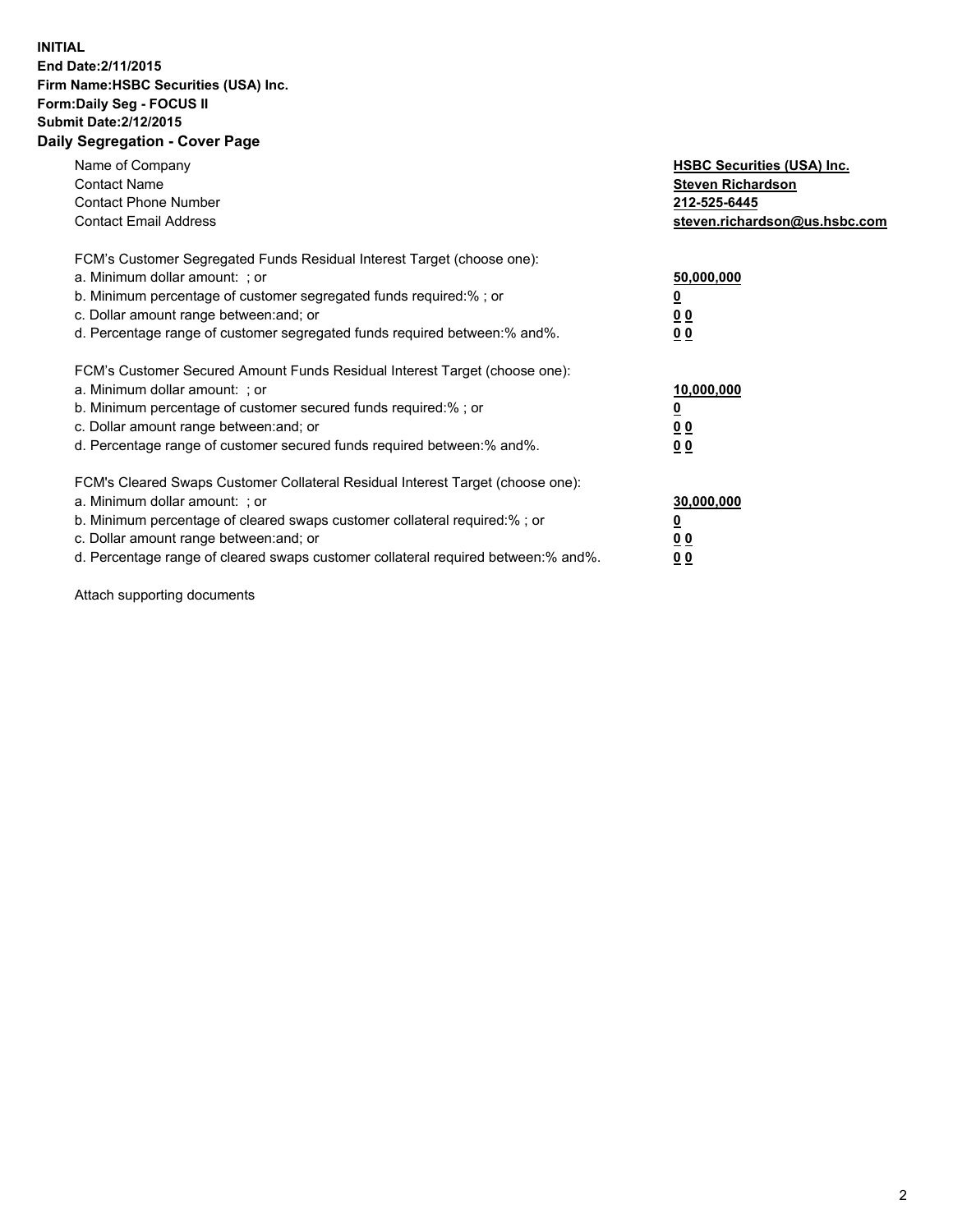**INITIAL End Date:2/11/2015 Firm Name:HSBC Securities (USA) Inc. Form:Daily Seg - FOCUS II Submit Date:2/12/2015 Daily Segregation - Secured Amounts**

Foreign Futures and Foreign Options Secured Amounts Amount required to be set aside pursuant to law, rule or regulation of a foreign government or a rule of a self-regulatory organization authorized thereunder **0** [7305] 1. Net ledger balance - Foreign Futures and Foreign Option Trading - All Customers A. Cash **73,405,606** [7315] B. Securities (at market) **33,282,623** [7317] 2. Net unrealized profit (loss) in open futures contracts traded on a foreign board of trade **46,704,076** [7325] 3. Exchange traded options a. Market value of open option contracts purchased on a foreign board of trade **0** [7335] b. Market value of open contracts granted (sold) on a foreign board of trade **0** [7337] 4. Net equity (deficit) (add lines 1. 2. and 3.) **153,392,305** [7345] 5. Account liquidating to a deficit and account with a debit balances - gross amount **241,938** [7351] Less: amount offset by customer owned securities **-241,916** [7352] **22** [7354] 6. Amount required to be set aside as the secured amount - Net Liquidating Equity Method (add lines 4 and 5) **153,392,327** [7355] 7. Greater of amount required to be set aside pursuant to foreign jurisdiction (above) or line 6. **153,392,328** [7360] FUNDS DEPOSITED IN SEPARATE REGULATION 30.7 ACCOUNTS 1. Cash in banks A. Banks located in the United States **46,345,112** [7500] B. Other banks qualified under Regulation 30.7 **0** [7520] **46,345,112** [7530] 2. Securities A. In safekeeping with banks located in the United States **78,282,623** [7540] B. In safekeeping with other banks qualified under Regulation 30.7 **0** [7560] **78,282,623** [7570] 3. Equities with registered futures commission merchants A. Cash **0** [7580] B. Securities **0** [7590] C. Unrealized gain (loss) on open futures contracts **0** [7600] D. Value of long option contracts **0** [7610] E. Value of short option contracts **0** [7615] **0** [7620] 4. Amounts held by clearing organizations of foreign boards of trade A. Cash **0** [7640] B. Securities **0** [7650] C. Amount due to (from) clearing organization - daily variation **0** [7660] D. Value of long option contracts **0** [7670] E. Value of short option contracts **0** [7675] **0** [7680] 5. Amounts held by members of foreign boards of trade A. Cash **27,998,573** [7700] B. Securities **0** [7710] C. Unrealized gain (loss) on open futures contracts **46,704,076** [7720] D. Value of long option contracts **0** [7730] E. Value of short option contracts **0** [7735] **74,702,649** [7740] 6. Amounts with other depositories designated by a foreign board of trade **0** [7760] 7. Segregated funds on hand **0** [7765] 8. Total funds in separate section 30.7 accounts **199,330,384** [7770] 9. Excess (deficiency) Set Aside for Secured Amount (subtract line 7 Secured Statement Page 1 from Line 8) **45,938,056** [7380] 10. Management Target Amount for Excess funds in separate section 30.7 accounts **30,250,248** [7780] 11. Excess (deficiency) funds in separate 30.7 accounts over (under) Management Target **15,687,808** [7785]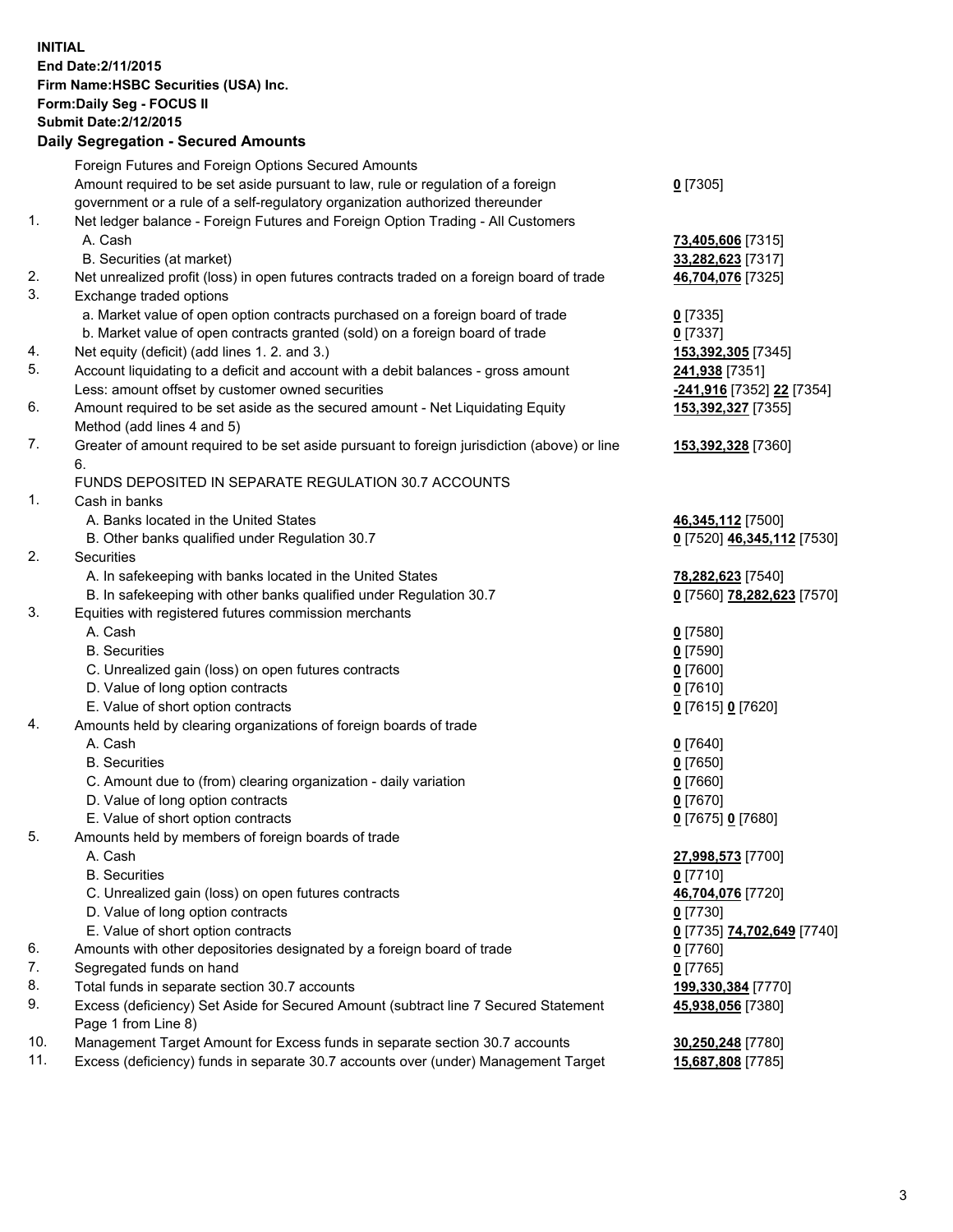|     | <b>INITIAL</b>                                                                                 |                                            |
|-----|------------------------------------------------------------------------------------------------|--------------------------------------------|
|     | End Date: 2/11/2015                                                                            |                                            |
|     | Firm Name: HSBC Securities (USA) Inc.                                                          |                                            |
|     | Form: Daily Seg - FOCUS II                                                                     |                                            |
|     | <b>Submit Date: 2/12/2015</b>                                                                  |                                            |
|     | Daily Segregation - Segregation Statement                                                      |                                            |
|     | SEGREGATION REQUIREMENTS(Section 4d(2) of the CEAct)                                           |                                            |
| 1.  | Net ledger balance                                                                             |                                            |
|     | A. Cash                                                                                        | 165,721,251 [7010]                         |
|     | B. Securities (at market)                                                                      | 625,440,630 [7020]                         |
| 2.  | Net unrealized profit (loss) in open futures contracts traded on a contract market             | 332,779,498 [7030]                         |
| 3.  | Exchange traded options                                                                        |                                            |
|     | A. Add market value of open option contracts purchased on a contract market                    | 119,041,715 [7032]                         |
|     | B. Deduct market value of open option contracts granted (sold) on a contract market            | -9,714,630 [7033]                          |
| 4.  | Net equity (deficit) (add lines 1, 2 and 3)                                                    | 1,233,268,464 [7040]                       |
| 5.  | Accounts liquidating to a deficit and accounts with                                            |                                            |
|     | debit balances - gross amount                                                                  | 105,988 [7045]                             |
|     | Less: amount offset by customer securities                                                     | -105,988 [7047] 0 [7050]                   |
| 6.  | Amount required to be segregated (add lines 4 and 5)                                           | 1,233,268,464 [7060]                       |
|     | FUNDS IN SEGREGATED ACCOUNTS                                                                   |                                            |
| 7.  | Deposited in segregated funds bank accounts                                                    |                                            |
|     | A. Cash                                                                                        | 19,580,734 [7070]                          |
|     | B. Securities representing investments of customers' funds (at market)                         | $0$ [7080]                                 |
|     | C. Securities held for particular customers or option customers in lieu of cash (at<br>market) | 59,000,707 [7090]                          |
| 8.  | Margins on deposit with derivatives clearing organizations of contract markets                 |                                            |
|     | A. Cash                                                                                        | 241,230,113 [7100]                         |
|     | B. Securities representing investments of customers' funds (at market)                         | 298,217,505 [7110]                         |
|     | C. Securities held for particular customers or option customers in lieu of cash (at            | 566,439,923 [7120]                         |
|     | market)                                                                                        |                                            |
| 9.  | Net settlement from (to) derivatives clearing organizations of contract markets                | 17,340,475 [7130]                          |
| 10. | Exchange traded options                                                                        |                                            |
|     | A. Value of open long option contracts                                                         | 119,041,715 [7132]                         |
|     | B. Value of open short option contracts                                                        | $-9,714,630$ [7133]                        |
| 11. | Net equities with other FCMs                                                                   |                                            |
|     | A. Net liquidating equity                                                                      | 27,424,855 [7140]                          |
|     | B. Securities representing investments of customers' funds (at market)                         | <u>0</u> [7160]                            |
|     | C. Securities held for particular customers or option customers in lieu of cash (at            | $0$ [7170]                                 |
| 12. | market)                                                                                        |                                            |
| 13. | Segregated funds on hand<br>Total amount in segregation (add lines 7 through 12)               | $0$ [7150]                                 |
| 14. | Excess (deficiency) funds in segregation (subtract line 6 from line 13)                        | 1,338,561,397 [7180]<br>105,292,933 [7190] |
| 15. | Management Target Amount for Excess funds in segregation                                       | 50,000,000 [7194]                          |

16. Excess (deficiency) funds in segregation over (under) Management Target Amount Excess

**55,292,933** [7198]